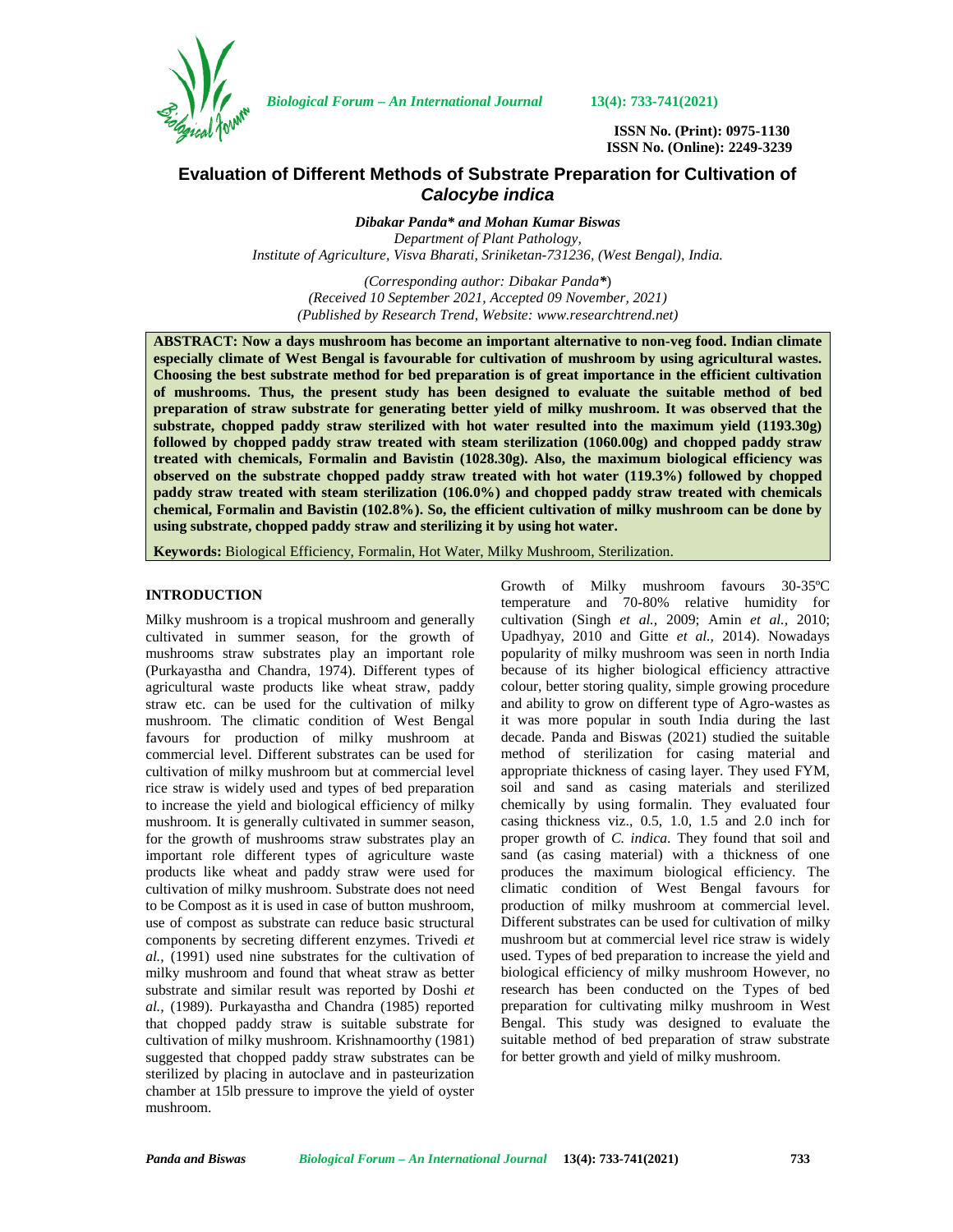# **MATERIALS AND METHODS**

#### *A. Culture collection*

The young fruiting bodies of milky mushroom were collected from Kolkata mushroom market during rainy season of 2019-20. The collected fruiting bodies was brought to the laboratory and isolated.

#### *B. Preparation of media*

For isolating mushrooms mycelium and maintaining the pure culture of milky mushroom Potato Dextrose Agar (PDA) medium was used.

#### **Isolation and purification of the culture**

In a clean laboratory, preparation of tissue culture carried out by taking young fruiting bodies and clean with the water and  $0.1\%$  HgCl<sub>2</sub> after drying a small portion of vegetative tissue is taken by cutting from the joint of stripe and pileus then those cut portions are transferred into medium containing potato dextrose agar for further growth then those plates were kept in BOD for incubation. Within a week mycelium were spread over media so slant is prepared from pure culture petri plates by using inoculating needle in laminar air flow chamber under aseptic condition.

#### **Substrates used for spawn preparation**

Substrates used for preparation of spawn were treated as seed in this regards many researchers were used different types of cereal grains for spawn preparation (Amle *et al.,* 2007 and Senthilnambi *et al.,* 2011). Due to available at low price wheat grain, paddy grain, bajra grain and sorghum grains were used in this work. Collected grains were washed under tap water to remove inert materials then allow to boil in hot water for half an hour. After the process of boiling excess water were drain out and spread over clean polythene sheet for drying after drying  $CaCO<sub>3</sub>$  and  $CaSO<sub>4</sub>$  were added at 2% and 0.5% concentration per kg of grains. Then these dry grains were poured into spawn bottles and spawn packets with plugging the mouth of the bottle and packets by non-absorbing cotton and wrapping with paper by using rubber band. Then sterilize in autoclave at 121**°**C for 120 minutes. Before inoculating of mushroom mycelium these sterilized spawn materials were allow to cool after cooling inoculation is done and kept in BOD for incubation then fully colonized spawn bottles and packets were used for mushroom production.

#### **Substrates used for cultivation of** *Calocybe indica* **Substrate preparation and Spawning**

Mainly paddy straw is used in this study to select proper method out of three methods used *viz*; Rolled paddy straw, Bundle and Chopped paddy straw. These substrates were treated with various sterilization techniques *viz*; hot water treatment, steam sterilization, formalin and Bavistin and by using combination of limestone bleaching powder and IndofilM-45. After sterilization substrates were packed in polythene bags of 2.5-3.0 kg quantity. Layer method is used for spawning five layer is used during spawning @5% spawn rate.

**Casing.** Soil, sand and farm yard manure are used as casing materials that can gives support to fruiting bodies, and allows to escape gases from substrates those prepared casing materials were spread over substrate bags in a range of 0.5-2.0 inch casing thickness.

**Watering and Harvesting.** Watering is done by sprinkling on the casing layer on daily basis and mushrooms were harvested by twisting the fruiting bodies and data pertaining to this work is recorded.

**Table 1: List of treatment combinations.**

| <b>Treatment</b> | <b>Combination</b>                                |
|------------------|---------------------------------------------------|
| A1B1             | Rolled Paddy straw + hot water                    |
| A1B2             | Rolled Paddy straw + steam sterilization          |
| A1B3             | Rolled Paddy straw + chemical                     |
| A1B4             | Rolled Paddy straw + combination of limestone,    |
|                  | bleaching powder, IndofilM-45                     |
| A2B1             | Chopped paddy straw $+$ hot water                 |
| A2B2             | Chopped paddy straw $+$ steam sterilization       |
| A2B3             | Chopped paddy straw $+$ chemical                  |
| A2B4             | Chopped paddy straw $+$ combination of limestone, |
|                  | bleaching powder, IndofilM-45                     |
| A3B1             | Bundle Paddy Straw + hot water                    |
| A3B2             | Bundle Paddy Straw + steam sterilization          |
| A3B3             | Bundle Paddy Straw + chemical                     |
| A3B4             | Bundle Paddy Straw + combination of limestone,    |
|                  | bleaching powder, IndofilM-45                     |

**Analytical procedure.** The experiment was performed in factorial set-up in Completely Randomized Block Design (C. R. D.) with 3 replications (equal number of replications). The basic aim was to determine the best combination of method of substrate preparation and method of substrate sterilization. This can be achieved by getting the best combination from the interaction of the both.

**Tukey HSD Test.** Pairwise comparisons of significant treatments can be made using the most common method of comparison *i*.*e*., Tukey HSD test. The following steps are involved in this test:

**Step 1:** Obtain the ANOVA and determine the significant sources of variations.

**Step 2:** If between variance (treatments) is significant at specified level of significance i.e., then pairwise comparison generally known as post hoc test is performed.

**Step 3:** The following information are required to compare the means:

Means of each treatment, Number of groups per treatment, MSE (mean sum of square due to error), Treatment degrees of freedom

$$
HSD = \frac{M_i - M_j}{\sqrt{\frac{MSE}{N}}} \tag{1}
$$

The notation used in equation (1) bears the following abbreviations:

M*i*, M*j* are the mean of  $i^{\text{th}}$  and  $j^{\text{th}}$  treatments respectively, MSE = mean sum of square due to error,  $N =$  number of groups per treatment.

**Step 4:** Arrange the treatments in decreasing order so that M*i* should be greater than M*j*.

**Step 5:** Obtain the Tukey's HSD test statistic using equation (1).

**Step 6:** Obtain the *p*-value of Tukey's HSD test for the specified value of level of significance.

**Step 7:** If the *p* value is less than 0.05, then it is treated as significant otherwise not.

# **RESULTS AND DISCUSSIONS**

*Panda and Biswas Biological Forum – An International Journal* **13(4): 733-741(2021) 734**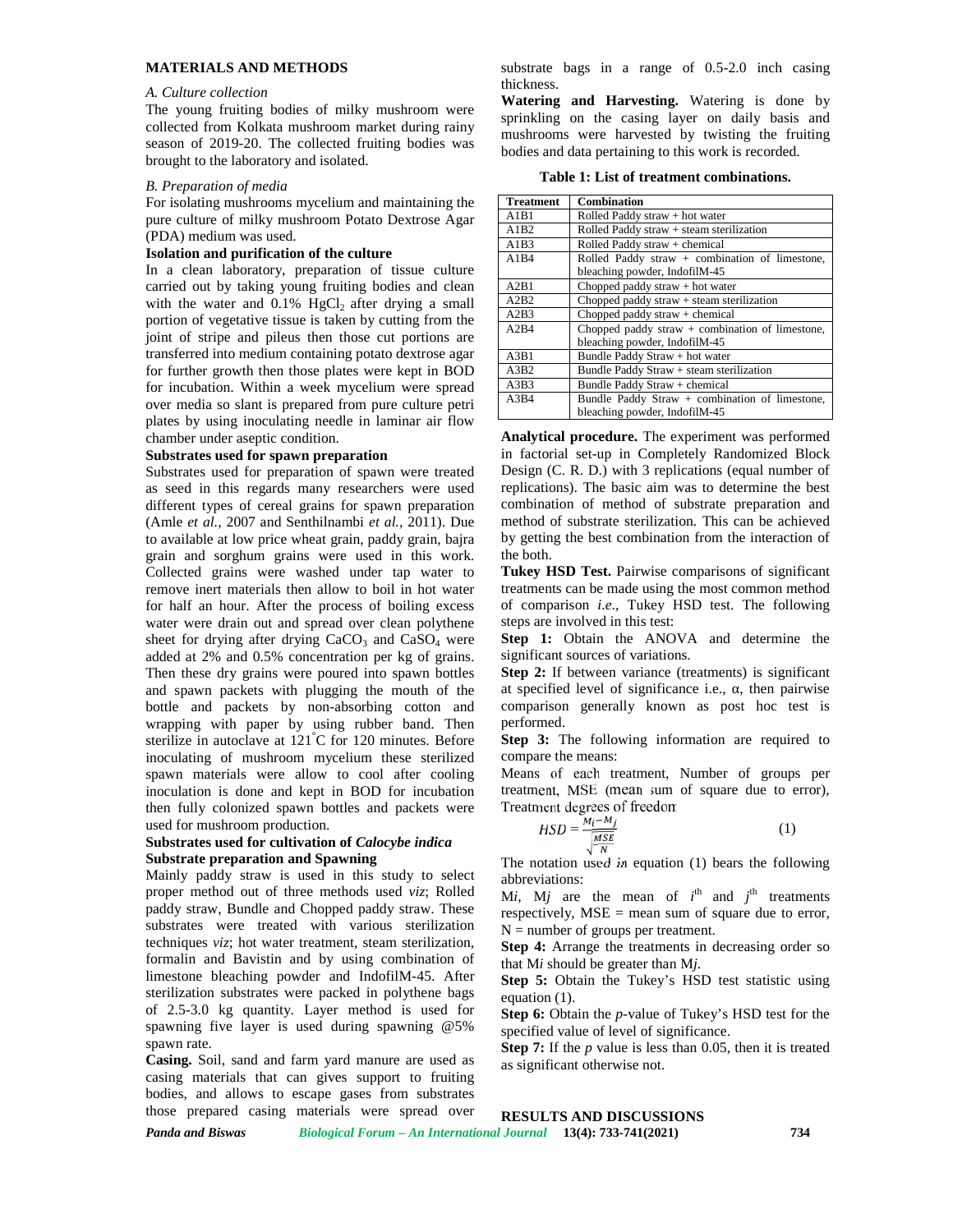The overall ANOVA is significant at 1 per cent level of significance which allows us to further compare the treatments or pair of treatments to get the better one, to test the pairwise combination of the treatments we have used Tukey HSD. As per our objective, we have used a total 12 number of treatment combinations for which there would be  $\binom{12}{2} = 66$  pair of treatments combinations to be compared. These pairs are compared at 5% level of significance by means of Tukey HSD and we have reported the treatment combinations which are significantly different from each other in the present study.Various methods of substrate preparation such as rolled paddy straw, paddy straw without chopping(bundle) and chopped paddy straw were used to evaluate growth and yield performance of *C.indica*. In this connection, we have tied to achieve the objective by means of the following characteristics: (*i*) time requited for spawn run, (*ii*) days required for pin head initiation, (*iii*) number of days required to harvest, (*iv*) number of fruiting bodies, (*v*) yield and (*vi*) biological efficiency.

### *A. Time required for spawn run*

We generally prefer the minimum days or time to spawn run, the treatment which takes minimum number of days would be the best treatment combination and preferred over the others. In the present work, we have

found that treatment A (different methods of substrate preparation), B (different methods of substate sterilization) and A×B (interaction between method of substrate preparation and sterilization) are significant as reported in Table 2. Here, if interaction  $A \times B$  is significant, then we compare only the interactions as per our objective.

The treatments  $A$ ,  $B$  and interaction  $(A \times B)$  is significant at 1% and 5% level of significance respectively, it enables us to compare the interactions pairwise. It has been observed that treatment combination A2B4 i.e., chopped paddy straw treated with a combination of chemicals, limestone, bleaching powder and Indofil M-45 took minimum average number of days i.e., 22.30 days to spawn run. The best treatment combination is highlighted in Table 3 and we have reported only the significant treatment combinations in this table. The plot of pairwise comparison obtained by means of Tukey HSD to find the treatment which takes the minimum days for spawn run is obtained (Fig. 1). It is worth mentioning that the treatment pair which is outside the zero line in Fig. 1 is significantly different from each other and the treatment combination which crosses the zero line is not significantly different.

**Table 2: Analysis of variance for days required for spawn run.**

| S.V.         | df | SS     | <b>MSS</b> | <b>F</b> value | <i>p</i> -value |
|--------------|----|--------|------------|----------------|-----------------|
| A            |    | 24.22  | 12.11      | 14.53          | 0.0001          |
| B            |    | 90.22  | 30.07      | 36.09          | 0.0001          |
| $A * B$      |    | 16.44  | 2.74       | 3.29           | 0.0166          |
| <b>Error</b> | 24 | 20.00  | 0.83       |                |                 |
| <b>Total</b> | 35 | 150.88 |            |                |                 |

| <b>Combination</b> | <b>Difference</b> | Lower  | <b>Upper</b> | <i>p</i> -value | <b>Combination</b> | <b>Difference</b> | Lower  | <b>Upper</b> | <i>p</i> -value |
|--------------------|-------------------|--------|--------------|-----------------|--------------------|-------------------|--------|--------------|-----------------|
| $A2:B3-A1:B1$      | 3.3333            | 0.6459 | 6.0208       | 0.0069          | $A2:B4-A1:B2$      | 3.3333            | 0.6459 | 6.0208       | 0.0069          |
| $A3:B3-A1:B1$      | 4.0000            | 1.3125 | 6.6875       | 0.0008          | $A3:B4-A1:B2$      | 6.3333            | 3.6459 | 9.0208       | 0.0000          |
| $A1:B4-A1:B1$      | 3.0000            | 0.3125 | 5.6875       | 0.0197          | $A2:B4-A2:B2$      | 3.0000            | 0.3125 | 5.6875       | 0.0197          |
| $A2:B4-A1:B1$      | 4.3333            | 1.6459 | 7.0208       | 0.0003          | $A3:B4-A2:B2$      | 6.0000            | 3.3125 | 8.6875       | 0.0000          |
| $A3:B4-A1:B1$      | 7.3333            | 4.6459 | 10.0208      | 0.0000          | $A3:B4-A3:B2$      | 5.6667            | 2.9792 | 8.3541       | 0.0000          |
| $A3:B4-A2:B1$      | 5.6667            | 2.9792 | 8.3541       | 0.0000          | $A3:B4-A1:B3$      | 5.3333            | 2.6459 | 8.0208       | 0.0000          |
| $A3:B3-A3:B1$      | 3.0000            | 0.3125 | 5.6875       | 0.0197          | $A3:B4-A2:B3$      | 4.0000            | 1.3125 | 6.6875       | 0.0008          |
| $A2:B4-A3:B1$      | 3.3333            | 0.6459 | 6.0208       | 0.0069          | $A3:B4-A3:B3$      | 3.3333            | 0.6459 | 6.0208       | 0.0069          |
| $A3:B4-A3:B1$      | 6.3333            | 3.6459 | 9.0208       | 0.0000          | $A3:B4-A1:B4$      | 4.3333            | 1.6459 | 7.0208       | 0.0003          |
| $A3:B3-A1:B2$      | 3.0000            | 0.3125 | 5.6875       | 0.0197          | $A3:B4-A2:B4$      | 3.0000            | 0.3125 | 5.6875       | 0.0197          |

**Table 3: Pairwise comparison by Tukey HSD.**

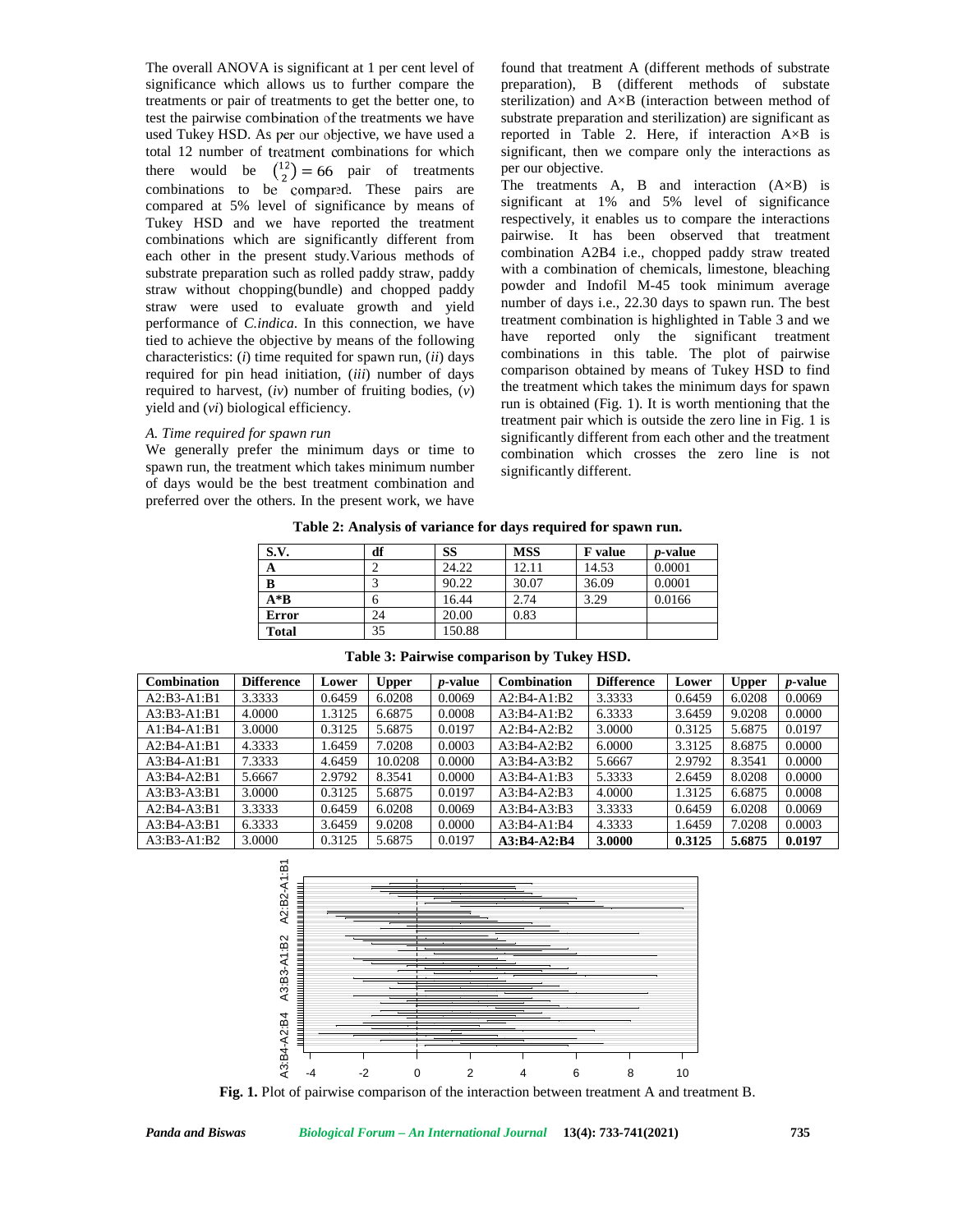#### *B. Time required for pin head initiation*

Here the minimum days or time to pin head initiation is preferred, the treatment which takes minimum number of days would be the best treatment combination and preferred over the others. In the present work, we have found that treatment A (different methods of substrate preparation), B (different methods of substate sterilization) are significant and A×B (interaction between method of substrate preparation and sterilization) is non-significant as reported in Table 4. Here, if interaction  $A \times B$  is non-significant, then we compare A and B separately. In case of different methods of substrate preparation,A1(rolled paddy straw) was found to be the best method that took the minimum days for pin head initiation (Fig. 2).For different methods of substate sterilization, B2(steam sterilization) was found to be the best method that took the minimum number of days for pin head initiation (Fig. 3). The plot of pairwise comparison obtained by means of Tukey HSD to find the treatment which takes the minimum days required for pinhead initiation of treatments A is given in Fig. 2. The plot of pairwise  $\begin{bmatrix} A3-A2 \end{bmatrix}$   $\begin{bmatrix} 365083 \end{bmatrix}$ 

comparison obtained by means of Tukey HSD to find the treatment which takes the minimum days required for pinhead initiation interaction of treatments B (Fig. 3).

| Table 4: Analysis of variance for days required for |  |
|-----------------------------------------------------|--|
| pin head initiation.                                |  |

| S.V.         | df | SS     | <b>MSS</b> | <b>F</b> value | <i>p</i> -value |
|--------------|----|--------|------------|----------------|-----------------|
| A            |    | 272.08 | 136.04     | 370.121        | 0.0001          |
| B            |    | 45.36  | 15.12      | 41.133         | 0.0001          |
| $A * B$      | h  | 5.49   | 0.91       | 2.489          | 0.0514          |
| Error        | 24 | 8.82   | 0.37       |                |                 |
| <b>Total</b> | 35 | 331.75 |            |                |                 |

**Table 5: Pairwise comparison of treatment A by Tukey HSD.**

| <b>Combination</b> | <b>Difference</b> | Lower     | Upper     | p-<br>value |
|--------------------|-------------------|-----------|-----------|-------------|
| $A2-A1$            | $-3.075$          | $-3.6931$ | $-2.4569$ |             |
| $A3-A1$            | $-6.72583$        | 7.34393   | 6.10774   |             |
| $A3-A2$            | $-3.65083$        | 4.26893   | 3.03274   |             |



Fig. 2. Plot of pairwise comparison of treatment A. **Table 6: Pairwise comparison of treatment B by Tukey HSD.**

| Combination  | <b>Difference</b> | Lower      | <b>Upper</b> | <i>p</i> -value |
|--------------|-------------------|------------|--------------|-----------------|
| $B2-B1$      | $-0.83222$        | $-1.62063$ | $-0.04382$   | 0.0359          |
| <b>B3-B1</b> | $-2.36333$        | $-3.15174$ | $-1.57493$   | 0.0000          |
| <b>B4-B1</b> | $-2.76444$        | $-3.55285$ | $-1.97604$   | 0.0000          |
| <b>B3-B2</b> | $-1.53111$        | $-2.31952$ | $-0.74271$   | 0.0001          |
| <b>B4-B2</b> | $-1.93222$        | $-2.72063$ | $-1.14382$   | 0.0000          |
| <b>B4-B3</b> | $-0.40111$        | $-1.18952$ | 0.387293     | 0.5094          |





*C. Number of days required to harvest*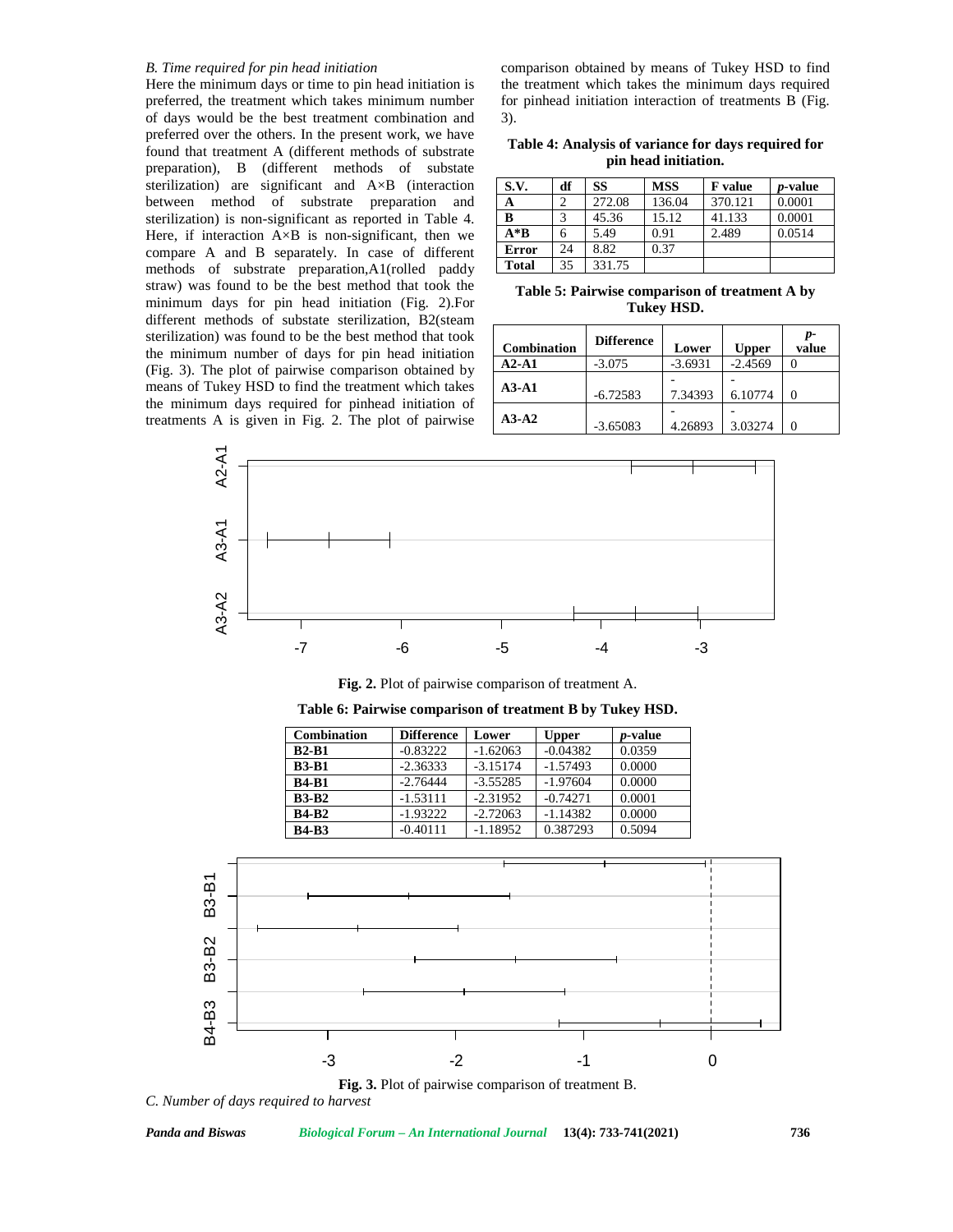Here we prefer the minimum days required to harvest after pin head initiation, the treatment which takes minimum number of days would be the best treatment combination and preferred over the others. In the present work, we have found that treatment A (different methods of substrate preparation), B (different methods of substate sterilization) and A×B (interaction between method of substrate preparation and sterilization) are significant as reported in (Table 7). Here, if interaction A×B is significant, then we compare only the interactions as per our objective. The chopped paddy straw substrate treated with steam sterilization took minimum time (16.60) days period for harvesting after

pin head initiation. The treatment combination is highlighted in Table 8.

**Table 7: Analysis of variance for days required to harvest.**

| S.V.         | df | SS     | <b>MSS</b> | <b>F</b> value | <i>p</i> -value |
|--------------|----|--------|------------|----------------|-----------------|
| A            |    | 145.8  | 72.9       | 156.3          | 0.0001          |
| B            |    | 49.02  | 16.34      | 35.03          | 0.0001          |
| $A * B$      | o  | 33.48  | 5.58       | 11.96          | 0.0001          |
| Error        | 24 | 11.19  | 0.47       |                |                 |
| <b>Total</b> | 35 | 239.49 |            |                |                 |

| <b>Combination</b> | <b>Difference</b> | Lower      | <b>Upper</b> | <i>p</i> -value | <b>Combination</b> | <b>Difference</b> | Lower     | <b>Upper</b> | <i>p</i> -value |
|--------------------|-------------------|------------|--------------|-----------------|--------------------|-------------------|-----------|--------------|-----------------|
| $A2:B1-A1:B1$      | $-6.1700$         | $-8.1806$  | $-4.1594$    | 0.0000          | $A1:B3-A3:B1$      | 2.0767            | 0.0661    | 4.0873       | 0.0386          |
| $A3:B1-A1:B1$      | $-8.0800$         | $-10.0906$ | $-6.0694$    | 0.0000          | $A2:B2-A1:B2$      | $-4.3033$         | $-6.3139$ | $-2.2927$    | 0.0000          |
| $A1:B2-A1:B1$      | $-3.0000$         | $-5.0106$  | $-0.9894$    | 0.0008          | $A3:B2-A1:B2$      | $-5.2500$         | $-7.2606$ | $-3.2394$    | 0.0000          |
| $A2:B2-A1:B1$      | $-7.3033$         | $-9.3139$  | $-5.2927$    | 0.0000          | $A1:B3-A1:B2$      | $-3.0033$         | $-5.0139$ | $-0.9927$    | 0.0008          |
| $A3:B2-A1:B1$      | $-8.2500$         | $-10.2606$ | $-6.2394$    | 0.0000          | $A2:B3-A1:B2$      | $-4.7000$         | $-6.7106$ | $-2.6894$    | 0.0000          |
| $A1:B3-A1:B1$      | $-6.0033$         | $-8.0139$  | $-3.9927$    | 0.0000          | $A3:B3-A1:B2$      | $-5.7800$         | $-7.7906$ | $-3.7694$    | 0.0000          |
| $A2:B3-A1:B1$      | $-7.7000$         | $-9.7106$  | $-5.6894$    | 0.0000          | $A1:B4-A1:B2$      | $-3.1067$         | $-5.1173$ | $-1.0961$    | 0.0005          |
| $A3:B3-A1:B1$      | $-8.7800$         | $-10.7906$ | $-6.7694$    | 0.0000          | $A2:B4-A1:B2$      | $-4.7000$         | $-6.7106$ | $-2.6894$    | 0.0000          |
| $A1:B4-A1:B1$      | $-6.1067$         | $-8.1173$  | $-4.0961$    | 0.0000          | $A3:B4-A1:B2$      | $-6.1100$         | $-8.1206$ | $-4.0994$    | 0.0000          |
| $A2:B4-A1:B1$      | $-7.7000$         | $-9.7106$  | $-5.6894$    | 0.0000          | $A1:B3-A3:B2$      | 2.2467            | 0.2361    | 4.2573       | 0.0195          |
| $A3:B4-A1:B1$      | $-9.1100$         | $-11.1206$ | $-7.0994$    | 0.0000          | $A1:B4-A3:B2$      | 2.1433            | 0.1327    | 4.1539       | 0.0296          |
| $A1:B2-A2:B1$      | 3.1700            | 1.1594     | 5.1806       | 0.0004          | $A3:B3-A1:B3$      | $-2.7767$         | $-4.7873$ | $-0.7661$    | 0.0021          |
| $A3:B2-A2:B1$      | $-2.0800$         | $-4.0906$  | $-0.0694$    | 0.0381          | $A3:B4-A1:B3$      | $-3.1067$         | $-5.1173$ | $-1.0961$    | 0.0005          |
| $A3:B3-A2:B1$      | $-2.6100$         | $-4.6206$  | $-0.5994$    | 0.0042          | $A1:B4-A3:B3$      | 2.6733            | 0.6627    | 4.6839       | 0.0032          |
| $A3:B4-A2:B1$      | $-2.9400$         | $-4.9506$  | $-0.9294$    | 0.0010          | $A3:B4-A1:B4$      | $-3.0033$         | $-5.0139$ | $-0.9927$    | 0.0008          |
| $A1:B2-A3:B1$      | 5.0800            | 3.0694     | 7.0906       | 0.0000          |                    |                   |           |              |                 |

**Table 8: Pairwise comparison of interactions by using Tukey HSD.**



**Fig. 4.** Plot of pairwise comparison of the interactions between treatment A and treatment B.

The plot of pairwise comparison obtained by means of Tukey HSD to find the treatment which takes the minimum days to harvest is given in Fig. 4.

#### *D. Number of fruiting bodies*

Here we prefer the maximum average number of fruiting bodies, the treatment which gives maximum average number of fruiting bodies would be the best treatment combination and preferred over the others. In the present work, we have found that treatment A (different methods of substrate preparation), B

I by means of (different methods of substate sterilization) and  $A \times B$ (interaction between method of substrate preparation and sterilization) are significant as reported in (Table 9). Here, if interaction  $A \times B$  is significant, then we compare only the interactions as per our objective. Maximum number of fruiting bodies found on chopped paddy straw substrate treated with hot water (12.30 Nos). The best treatment combination is highlighted in Table 10.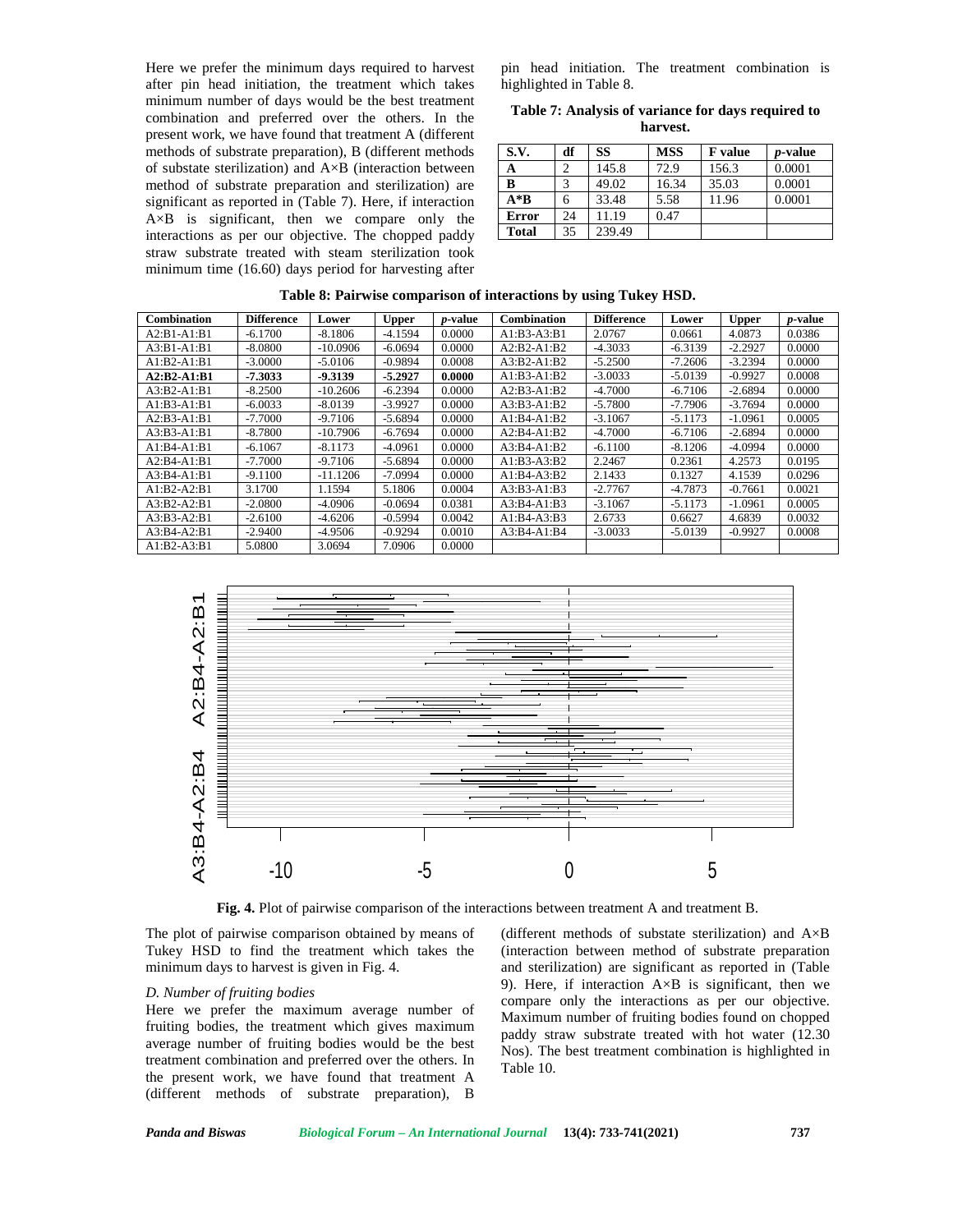| Table 9: Analysis of variance for Number of fruiting bodies. |  |  |
|--------------------------------------------------------------|--|--|
|                                                              |  |  |

| S.V.         | df | SS    | <b>MSS</b> | <b>F</b> value | <i>p</i> -value |
|--------------|----|-------|------------|----------------|-----------------|
| А            | 2  | 36.15 | 18.075     | 155.37         | 0.0000          |
| в            | 3  | 20.43 | 6.81       | 58.54          | 0.0000          |
| $A \times B$ | 6  | 37.37 | 6.229      | 53.54          | 0.0000          |
| Error        | 24 | 2.79  | 0.116      |                |                 |
| <b>Total</b> | 35 | 96.74 |            |                |                 |

**Table 10: Pairwise comparison by Tukey HSD.**

| Combination   | <b>Difference</b> | Lower     | <b>Upper</b> | <i>p</i> -value | <b>Combination</b> | <b>Difference</b> | Lower     | <b>Upper</b> | <i>p</i> -value |
|---------------|-------------------|-----------|--------------|-----------------|--------------------|-------------------|-----------|--------------|-----------------|
| $A2:B1-A1:B1$ | $-5.3300$         | $-6.3341$ | $-4.3259$    | 0.0000          | $A2:B2-A1:B2$      | $-1.9967$         | $-3.0008$ | $-0.9925$    | 0.0000          |
| $A3:B1-A1:B1$ | $-3.9967$         | $-5.0008$ | $-2.9925$    | 0.0000          | $A3:B2-A1:B2$      | $-3.6667$         | $-4.6708$ | $-2.6625$    | 0.0000          |
| $A1:B2-A1:B1$ | $-1.6633$         | $-2.6675$ | $-0.6592$    | 0.0002          | A1:B3-A1:B2        | $-2.3300$         | $-3.3341$ | $-1.3259$    | 0.0000          |
| $A2:B2-A1:B1$ | $-3.6600$         | $-4.6641$ | $-2.6559$    | 0.0000          | $A2:B3-A1:B2$      | $-4.0000$         | $-5.0041$ | $-2.9959$    | 0.0000          |
| $A3:B2-A1:B1$ | $-5.3300$         | $-6.3341$ | $-4.3259$    | 0.0000          | $A3:B3-A1:B2$      | $-4.0033$         | $-5.0075$ | $-2.9992$    | 0.0000          |
| $A1:B3-A1:B1$ | $-3.9933$         | $-4.9975$ | $-2.9892$    | 0.0000          | $A1:B4-A1:B2$      | $-3.0000$         | $-4.0041$ | $-1.9959$    | 0.0000          |
| $A2:B3-A1:B1$ | $-5.6633$         | $-6.6675$ | $-4.6592$    | 0.0000          | $A2:B4-A1:B2$      | $-2.6633$         | $-3.6675$ | $-1.6592$    | 0.0000          |
| $A3:B3-A1:B1$ | $-5.6667$         | $-6.6708$ | $-4.6625$    | 0.0000          | $A3:B4-A1:B2$      | $-2.0000$         | $-3.0041$ | $-0.9959$    | 0.0000          |
| $A1:B4-A1:B1$ | -4.6633           | $-5.6675$ | $-3.6592$    | 0.0000          | $A3:B2-A2:B2$      | $-1.6700$         | $-2.6741$ | $-0.6659$    | 0.0002          |
| $A2:B4-A1:B1$ | $-4.3267$         | $-5.3308$ | $-3.3225$    | 0.0000          | $A2:B3-A2:B2$      | $-2.0033$         | $-3.0075$ | $-0.9992$    | 0.0000          |
| $A3:B4-A1:B1$ | $-3.6633$         | $-4.6675$ | $-2.6592$    | 0.0000          | $A3:B3-A2:B2$      | $-2.0067$         | $-3.0108$ | $-1.0025$    | 0.0000          |
| $A3:B1-A2:B1$ | 1.3333            | 0.3292    | 2.3375       | 0.0033          | $A1:B3-A3:B2$      | 1.3367            | 0.3325    | 2.3408       | 0.0032          |
| $A1:B2-A2:B1$ | 3.6667            | 2.6625    | 4.6708       | 0.0000          | $A3:B4-A3:B2$      | 1.6667            | 0.6625    | 2.6708       | 0.0002          |
| $A2:B2-A2:B1$ | 1.6700            | 0.6659    | 2.6741       | 0.0002          | $A2:B3-A1:B3$      | $-1.6700$         | $-2.6741$ | $-0.6659$    | 0.0002          |
| $A1:B3-A2:B1$ | 1.3367            | 0.3325    | 2.3408       | 0.0032          | $A3:B3-A1:B3$      | $-1.6733$         | $-2.6775$ | $-0.6692$    | 0.0002          |
| $A3:B4-A2:B1$ | 1.6667            | 0.6625    | 2.6708       | 0.0002          | $A2:B4-A2:B3$      | 1.3367            | 0.3325    | 2.3408       | 0.0032          |
| $A1:B2-A3:B1$ | 2.3333            | 1.3292    | 3.3375       | 0.0000          | $A3:B4-A2:B3$      | 2.0000            | 0.9959    | 3.0041       | 0.0000          |
| $A3:B2-A3:B1$ | $-1.3333$         | $-2.3375$ | $-0.3292$    | 0.0033          | $A2:B4-A3:B3$      | 1.3400            | 0.3359    | 2.3441       | 0.0031          |
| $A2:B3-A3:B1$ | $-1.6667$         | $-2.6708$ | $-0.6625$    | 0.0002          | $A3:B4-A3:B3$      | 2.0033            | 0.9992    | 3.0075       | 0.0000          |
| $A3:B3-A3:B1$ | $-1.6700$         | $-2.6741$ | $-0.6659$    | 0.0002          |                    |                   |           |              |                 |



**Fig. 5.** Plot of pairwise comparison of the interactions between treatment A and treatment B.

The plot of pairwise comparison obtained by means of Tukey HSD to find the treatment which shows average number of fruiting bodies is given in Fig. 5. by means of method of substrate preparation and sterilization) are

significant as reported in Table 11.

# *E. Performance based on yield*

Here we prefer the maximum average yield of fruiting bodies, the treatment which gives maximum average yield of fruiting bodies would be the best treatment combination and preferred over the others. In the present work, we have found that treatment A (different methods of substrate preparation), B (different methods of substate sterilization) and A×B (interaction between

| S.V.         | df | SS     | <b>MSS</b> | <b>F</b> value | <i>p</i> -value |
|--------------|----|--------|------------|----------------|-----------------|
| A            | 2  | 363858 | 181929     | 93.523         | 0.0001          |
| B            | 3  | 50047  | 16682      | 8.576          | 0.0005          |
| $A \times B$ | 6  | 174558 | 29093      | 14.956         | 0.0001          |
| Error        | 24 | 46687  | 1945       |                |                 |
| <b>Total</b> | 35 | 635150 |            |                |                 |

*Panda and Biswas Biological Forum – An International Journal* **13(4): 733-741(2021) 738**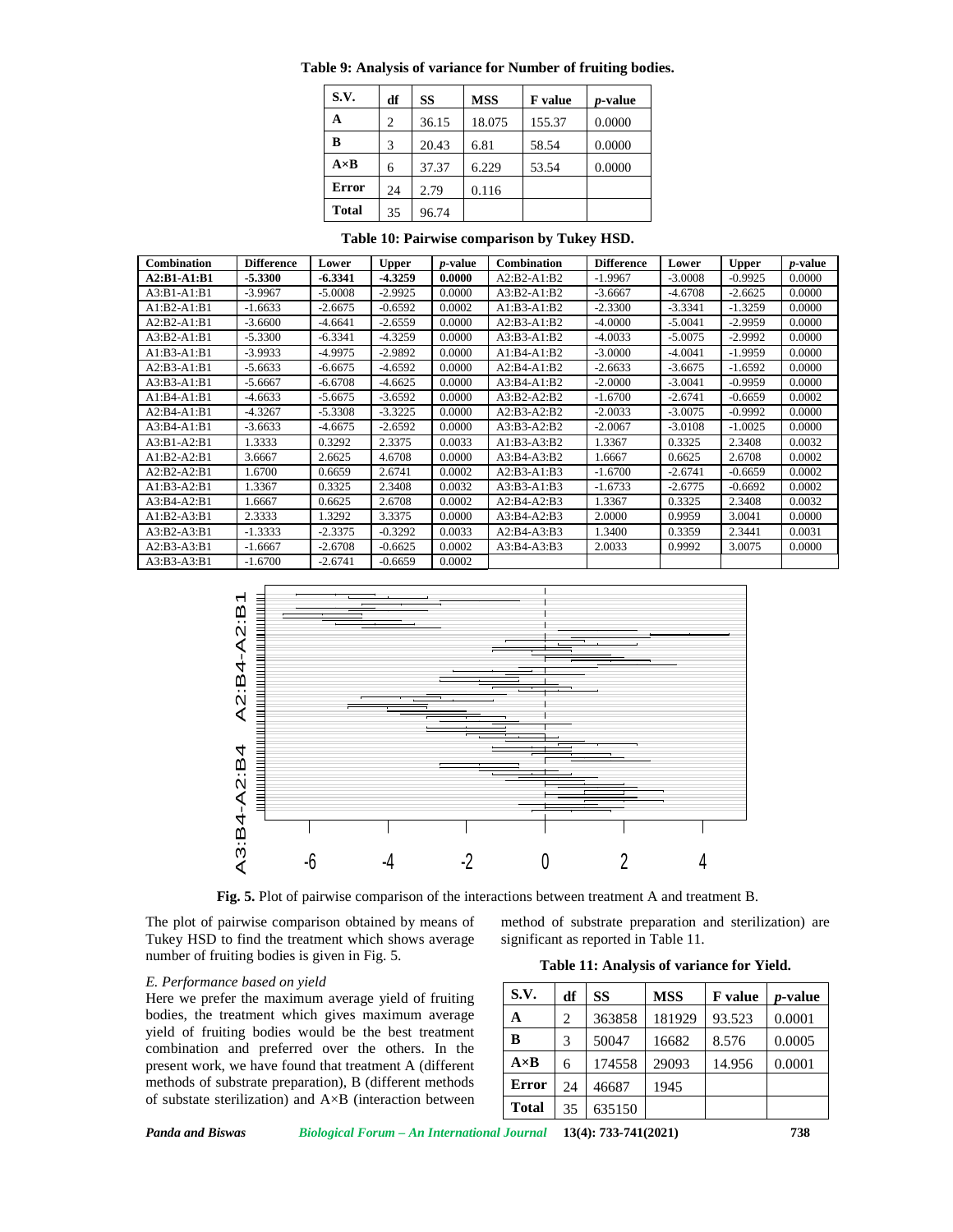Here, if interaction  $A \times B$  is significant, the substrate chopped Paddy straw treated with hot water results maximum yield i.e., A2B1 (1193.30 gm) the treatment combination is highlighted in Table 12, followed by chopped paddy straw treated with steam sterilization A2B2 i.e. (1060.00gm) and chopped paddy straw treated with chemicals, Formalin and Bavistin i.e. A2B3 (1028.30gm) similar findings were reported by Purkayastha and Chandra (1985). The plot of pairwise comparison obtained by means of Tukey HSD to find the treatment which shows average yield of fruiting bodies is given in Fig. 6.

**Table 12: Pairwise comparison by Tukey HSD.**

| <b>Combination</b> | <b>Difference</b> | Lower     | <b>Upper</b> | <i>p</i> -value | <b>Combination</b> | <b>Difference</b> | Lower     | <b>Upper</b> | p-value |
|--------------------|-------------------|-----------|--------------|-----------------|--------------------|-------------------|-----------|--------------|---------|
| $A2:B1-A1:B1$      | 403.33            | 273.49    | 533.18       | 0.0000          | $A2:B3-A3:B1$      | 216.00            | 86.15     | 345.85       | 0.0002  |
| $A1:B2-A1:B1$      | 147.00            | 17.15     | 276.85       | 0.0173          | $A3:B2-A1:B2$      | $-137.00$         | $-266.85$ | $-7.15$      | 0.0324  |
| $A2:B2-A1:B1$      | 270.00            | 140.15    | 399.85       | 0.0000          | $A3:B3-A1:B2$      | $-196.33$         | $-326.18$ | $-66.49$     | 0.0007  |
| $A2:B3-A1:B1$      | 238.33            | 108.49    | 368.18       | 0.0000          | $A3:B2-A2:B2$      | $-260.00$         | $-389.85$ | $-130.15$    | 0.0000  |
| $A3:B1-A2:B1$      | $-381.00$         | $-510.85$ | $-251.15$    | 0.0000          | $A1:B3-A2:B2$      | $-209.33$         | $-339.18$ | $-79.49$     | 0.0003  |
| $A1:B2-A2:B1$      | $-256.33$         | $-386.18$ | $-126.49$    | 0.0000          | $A3:B3-A2:B2$      | $-319.33$         | $-449.18$ | $-189.49$    | 0.0000  |
| $A2:B2-A2:B1$      | $-133.33$         | $-263.18$ | $-3.49$      | 0.0405          | $A1:B4-A2:B2$      | $-196.67$         | $-326.51$ | $-66.82$     | 0.0006  |
| $A3:B2-A2:B1$      | $-393.33$         | $-523.18$ | $-263.49$    | 0.0000          | $A2:B4-A2:B2$      | $-209.33$         | $-339.18$ | $-79.49$     | 0.0003  |
| $A1:B3-A2:B1$      | $-342.67$         | $-472.51$ | $-212.82$    | 0.0000          | $A3:B4-A2:B2$      | $-234.00$         | $-363.85$ | $-104.15$    | 0.0001  |
| $A2:B3-A2:B1$      | $-165.00$         | $-294.85$ | $-35.15$     | 0.0054          | $A2:B3-A3:B2$      | 228.33            | 98.49     | 358.18       | 0.0001  |
| $A3:B3-A2:B1$      | $-452.67$         | $-582.51$ | $-322.82$    | 0.0000          | $A2:B3-A1:B3$      | 177.67            | 47.82     | 307.51       | 0.0023  |
| $A1:B4-A2:B1$      | $-330.00$         | -459.85   | $-200.15$    | 0.0000          | $A3:B3-A2:B3$      | $-287.67$         | $-417.51$ | $-157.82$    | 0.0000  |
| $A2:B4-A2:B1$      | $-342.67$         | $-472.51$ | $-212.82$    | 0.0000          | $A1:B4-A2:B3$      | $-165.00$         | $-294.85$ | $-35.15$     | 0.0054  |
| $A3:B4-A2:B1$      | $-367.33$         | $-497.18$ | $-237.49$    | 0.0000          | $A2:B4-A2:B3$      | $-177.67$         | $-307.51$ | $-47.82$     | 0.0023  |
| $A2:B2-A3:B1$      | 247.67            | 117.82    | 377.51       | 0.0000          | $A3:B4-A2:B3$      | $-202.33$         | $-332.18$ | $-72.49$     | 0.0004  |



**Fig. 6.** Plot of pairwise comparison of the interaction of treatment A and treatment B.

# *F. Biological efficiency*

Here we prefer the maximum average biological efficiency of fruiting bodies, the treatment which gives maximum average biological efficiency of fruiting bodies would be the best treatment combination and preferred over the others. In the present work, we have found that treatment A (different methods of substrate preparation), B (different methods of substate sterilization) and A×B (interaction between method of substrate preparation and sterilization) are significant as reported in (Table 13). Here, if interaction A×B is significant, maximum biological efficiency observed on the substrate chopped paddy straw treated with hot water results maximum yield i.e., A2B1 (119.3%) the best treatment combination is highlighted in Table 14,

followed by chopped paddy straw treated steam sterilization A2B2 i.e. (106.0%) and chopped paddy straw treated with chemicals chemical Formalin and Bavistin i.e. A2B3 (102.8%) similar results were reported by Krishnamoorthy (1981).

**Table 13: Analysis of variance for biological efficiency.**

| S.V.         | df | SS   | <b>MSS</b> | <b>F</b> value | <i>p</i> -value |
|--------------|----|------|------------|----------------|-----------------|
| А            |    | 3639 | 1819.3     | 93.523         | 0.0001          |
| в            |    | 500  | 166.8      | 8.576          | 0.0005          |
| $A \times B$ | 6  | 1746 | 290.9      | 14.956         | 0.0001          |
| Error        | 24 | 467  | 19.5       |                |                 |
| <b>Total</b> | 35 | 6352 |            |                |                 |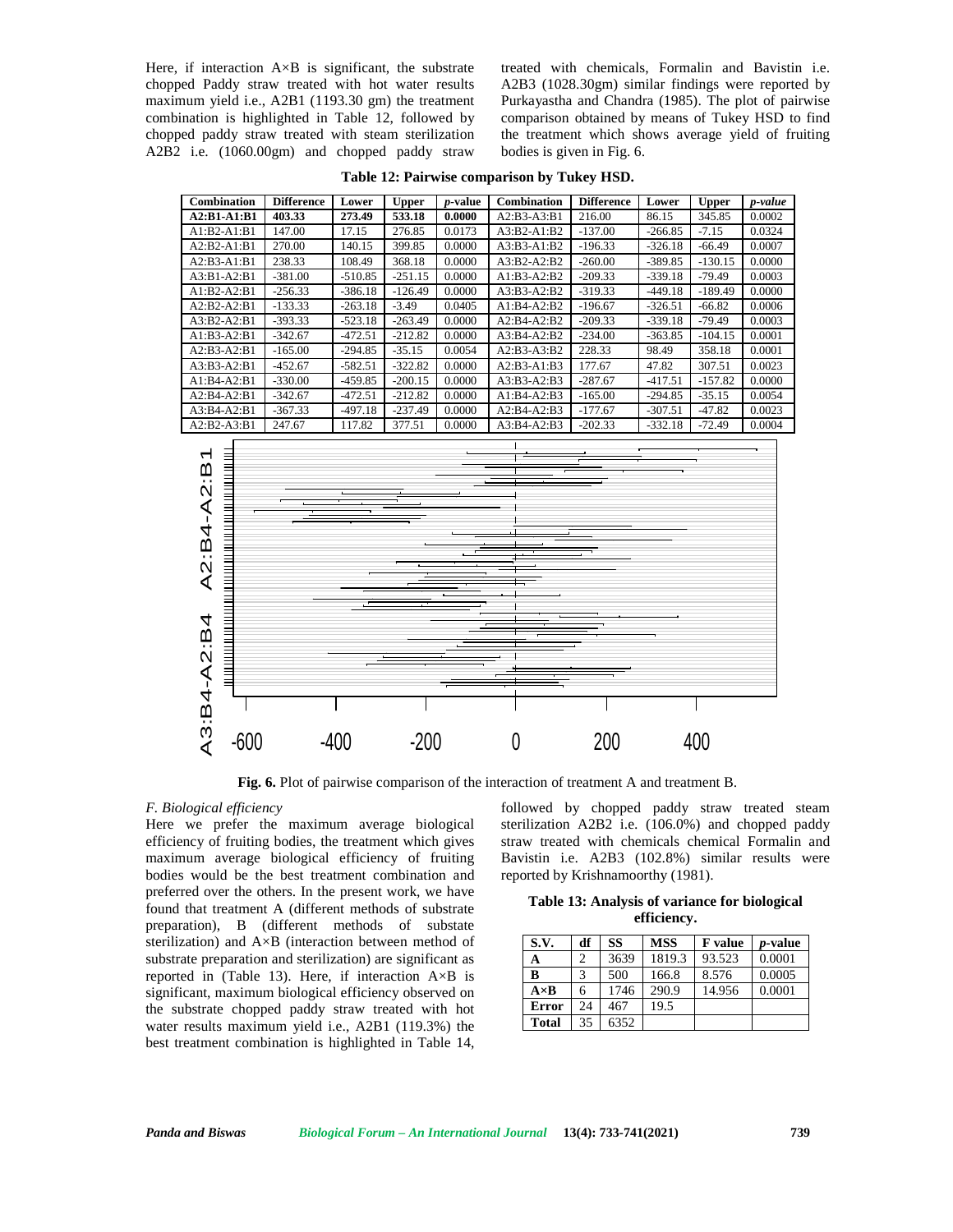**Table 14: Pairwise comparison of interactions by using Tukey HSD.**

| <b>Combination</b> | <b>Difference</b> | Lower      | <b>Upper</b> | $p-$<br>value | Combination   | <b>Difference</b> | Lower      | <b>Upper</b> | $p-$<br>value |
|--------------------|-------------------|------------|--------------|---------------|---------------|-------------------|------------|--------------|---------------|
| $A2:B1-A1:B1$      | 40.3333           | 27.3488    | 53.3179      | 0.0000        | $A2:B3-A3:B1$ | 21.6000           | 8.6155     | 34.5845      | 0.0002        |
| $A1:B2-A1:B1$      | 14.7000           | 1.7155     | 27.6845      | 0.0173        | A3:B2-A1:B2   | $-13.7000$        | $-26.6845$ | $-0.7155$    | 0.0324        |
| $A2:B2-A1:B1$      | 27.0000           | 14.0155    | 39.9845      | 0.0000        | $A3:B3-A1:B2$ | $-19.6333$        | $-32.6179$ | $-6.6488$    | 0.0007        |
| A2:B3-A1:B1        | 23.8333           | 10.8488    | 36.8179      | 0.0000        | A3:B2-A2:B2   | $-26,0000$        | $-38.9845$ | $-13.0155$   | 0.0000        |
| $A3:B1-A2:B1$      | $-38.1000$        | $-51.0845$ | $-25.1155$   | 0.0000        | $A1:B3-A2:B2$ | $-20.9333$        | $-33.9179$ | $-7.9488$    | 0.0003        |
| $A1:B2-A2:B1$      | $-25.6333$        | $-38.6179$ | $-12.6488$   | 0.0000        | $A3:B3-A2:B2$ | $-31.9333$        | -44.9179   | $-18.9488$   | 0.0000        |
| $A2:B2-A2:B1$      | $-13.3333$        | $-26.3179$ | $-0.3488$    | 0.0405        | $A1:B4-A2:B2$ | $-19.6667$        | $-32.6512$ | $-6.6821$    | 0.0006        |
| $A3:B2-A2:B1$      | $-39.3333$        | $-52.3179$ | $-26.3488$   | 0.0000        | A2:B4-A2:B2   | $-20.9333$        | $-33.9179$ | $-7.9488$    | 0.0003        |
| $A1:B3-A2:B1$      | $-34.2667$        | $-47.2512$ | $-21.2821$   | 0.0000        | A3:B4-A2:B2   | $-23.4000$        | $-36.3845$ | $-10.4155$   | 0.0001        |
| $A2:B3-A2:B1$      | $-16.5000$        | $-29.4845$ | $-3.5155$    | 0.0054        | $A2:B3-A3:B2$ | 22.8333           | 9.8488     | 35.8179      | 0.0001        |
| $A3:B3-A2:B1$      | $-45.2667$        | $-58.2512$ | $-32.2821$   | 0.0000        | A2:B3-A1:B3   | 17.7667           | 4.7821     | 30.7512      | 0.0023        |
| $A1:B4-A2:B1$      | $-33,0000$        | $-45.9845$ | $-20.0155$   | 0.0000        | $A3:B3-A2:B3$ | $-28.7667$        | $-41.7512$ | $-15.7821$   | 0.0000        |
| $A2:B4-A2:B1$      | $-34.2667$        | $-47.2512$ | $-21.2821$   | 0.0000        | A1:B4-A2:B3   | $-16.5000$        | $-29.4845$ | $-3.5155$    | 0.0054        |
| $A3:B4-A2:B1$      | $-36.7333$        | $-49.7179$ | $-23.7488$   | 0.0000        | $A2:B4-A2:B3$ | $-17.7667$        | $-30.7512$ | $-4.7821$    | 0.0023        |
| A2:B2-A3:B1        | 24.7667           | 11.7821    | 37.7512      | 0.0000        | A3:B4-A2:B3   | $-20.2333$        | $-33.2179$ | $-7.2488$    | 0.0004        |



**Fig. 7.** Plot of pairwise comparison of the interactions between treatment A and treatment B.

The plot of pairwise comparison obtained by means of Tukey HSD to find the best treatment which shows the maximum biological efficiency of fruiting bodies is given in Fig. 7.

#### **CONCLUSION**

The present investigation reflects that chopped paddy straw sterilized with the combination of chemicals, limestone, bleaching powder and Indofil M-45 *i.e*., treatment A2B4 (22.30 days) took the minimum number of days for spawn run. Paddy straw treated with steam sterilization took the minimum number of days for pin head formation. Chopped paddy straw sterilized with steam took the minimum number of days to harvest i.e., A2B2 (16.60 days). The maximum average number of fruiting bodies (12.30 Nos.), maximum yield (1193.30g) and highest biological efficiency (119.30 %) were resulted in case of chopped paddy straw treated with hot water i.e., A2B1. So, the efficient cultivation of milky mushroom can be done by using chopped paddy straw by sterilizing it using hot water.

**Acknowledgement.** The authors are very grateful to the Institute of Agriculture, Visva-Bharati for providing such facilities to conduct the experiment. **Conflicts of interest.** Authors have no conflict of interest.

# by means of **REFERENCES**

- Amin, R., Khair, A. Alam, N. and Lee, T. S. (2010). Effect of different substrates and casing materials on the growth and yield of *Calocybe indica*. *Mycobiology*, *38*: 97- 101.
- Amle, K. S., Anvikar, D. G., Ghawde, R. S. and Gulhane, A. P. (2007). Evaluation of different substrate for spawn production of *Calocybe indica*. *Journal of Plant Disease Science*, *2*: 108-109.
- Gitte, V., John, P. and Ganesh, K. (2014). Selection of differentsubstrate for the cultivation of milky mushroom (*Calocybe indica*). *Indian Journal of Traditional Knowledge*, *13*: 434-436.
- Purkayastha, R.P. and Chandra. A. (1974). A new species of edible mushroom from India. *Transactions of the British Mycological Society*, *62*: 415-418.
- Senthilnambi, D., Balabhaskar, P. and Eswaran, A. (2011). Impactof different spawn substrate on yield of *Calocybe indica*. *African Journal of Agricultural Research*, *6*: 3946-3948.
- Singh, M., Singh, A. K. and Gautam, R. K. (2009). Screening ofsubstrate and for growth and yield of Calocyb eindica. *Indian Phytopath*o*logy*, *62*: 109-111.
- Upadhyay, R. C. (2010). Milky mushroom (*Calocybe indica*) cultivation. In: *Advances in Mushroom Biology and Biotechnology* (Satish Sharma and Wackchaure eds). DMR, Solan, 133-136.

*Panda and Biswas Biological Forum – An International Journal* **13(4): 733-741(2021) 740**